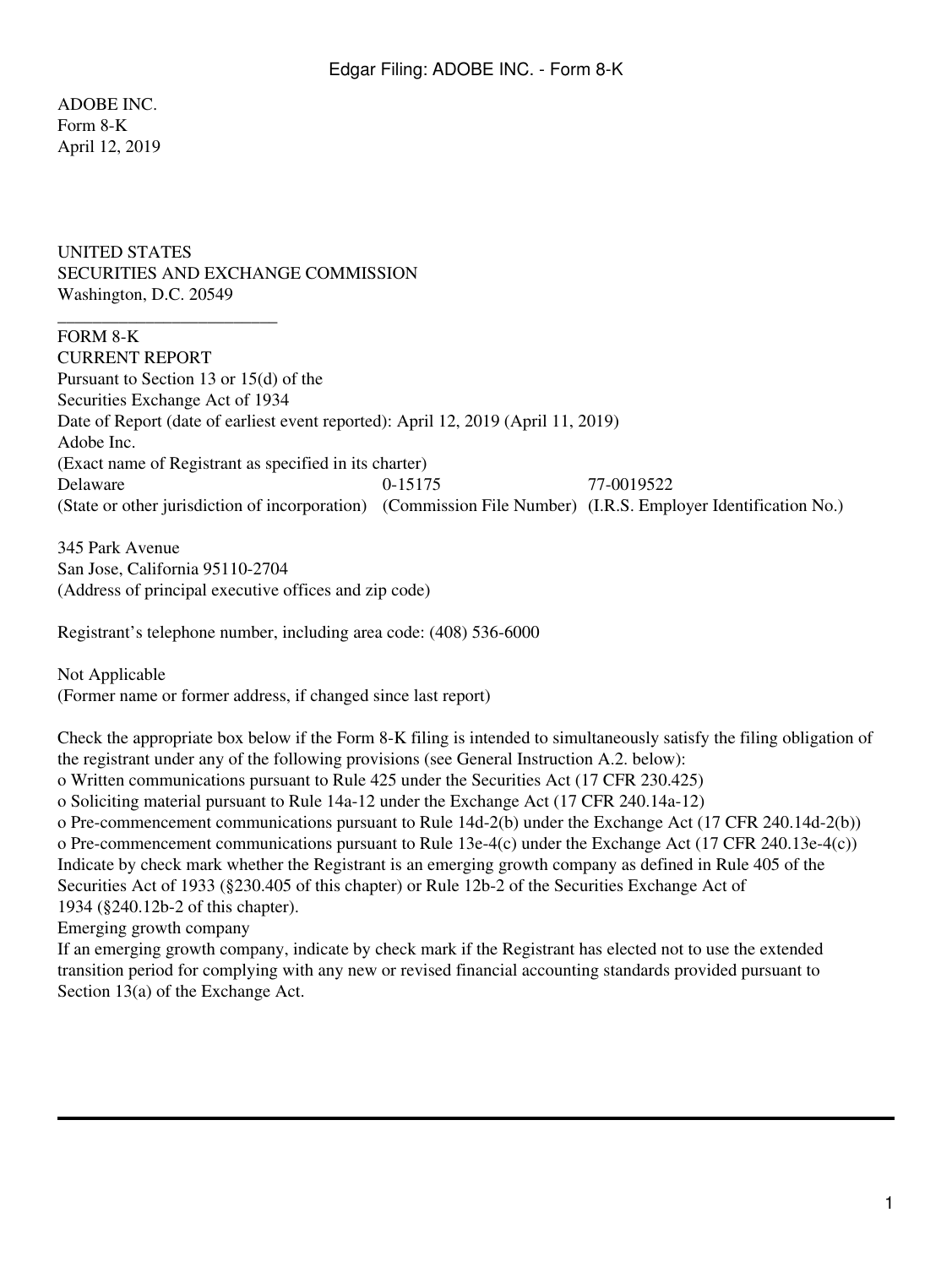Item 5.02. Departure of Directors or Certain Officers; Election of Directors; Appointment of Certain Officers; Compensatory Arrangements of Certain Officers.

## (e) 2019 Equity Incentive Plan

On April 11, 2019, at the Annual Meeting of the Company, the Company's stockholders approved the Adobe Inc. 2019 Equity Incentive Plan (the "2019 Plan"), as described in our Proxy Statement, to replace the Adobe Systems Incorporated 2003 Equity Incentive Plan, as amended. The 2019 Plan previously had been approved, subject to stockholder approval, by the Executive Compensation Committee of the Board.

A summary of the 2019 Plan is set forth in our Proxy Statement. That summary and the foregoing description of the 2019 Plan are qualified in their entirety by reference to the text of the 2019 Plan, which is filed as Exhibit 10.1 hereto and incorporated herein by reference.

Item 5.07. Submission of Matters to a Vote of Security Holders.

At the Annual Meeting, held on April 11, 2019, the Company's stockholders approved proposals one through four listed below and did not approve proposal five, a stockholder proposal regarding a median gender pay report. The final results for the votes regarding each proposal are set forth in the following tables. Each of these proposals is described in detail in the Company's Proxy Statement.

1. Elect eleven members of the Board of Directors, each to serve for a one-year term:

| Votes | Votes   |                                                                                                                                                                                                                                                                              | <b>Broker</b>                                                  |
|-------|---------|------------------------------------------------------------------------------------------------------------------------------------------------------------------------------------------------------------------------------------------------------------------------------|----------------------------------------------------------------|
| For.  | Against |                                                                                                                                                                                                                                                                              |                                                                |
|       |         | 488,837                                                                                                                                                                                                                                                                      | 47,226,117                                                     |
|       |         |                                                                                                                                                                                                                                                                              | 47,226,117                                                     |
|       |         | 6,223,382                                                                                                                                                                                                                                                                    | 47,226,117                                                     |
|       |         | 4,011,017                                                                                                                                                                                                                                                                    | 47,226,117                                                     |
|       |         | 385,037                                                                                                                                                                                                                                                                      | 47,226,117                                                     |
|       |         | 2,238,525                                                                                                                                                                                                                                                                    | 47,226,117                                                     |
|       |         | 402,171                                                                                                                                                                                                                                                                      | 47,226,117                                                     |
|       |         | 420,223                                                                                                                                                                                                                                                                      | 47,226,117                                                     |
|       |         | 515,953                                                                                                                                                                                                                                                                      | 47,226,117                                                     |
|       |         | 411,723                                                                                                                                                                                                                                                                      | 47,226,117                                                     |
|       |         | 370,272                                                                                                                                                                                                                                                                      | 47,226,117                                                     |
|       |         | 387,920,675 2,217,526<br>367, 397, 537 17, 006, 119<br>389,521,492 704,529<br>385, 854, 441 4, 387, 560<br>373, 172, 310 15, 216, 203<br>389, 883, 374 341, 493<br>388, 360, 778 1, 846, 037<br>350,894,766 39,216,319<br>388,052,105 2,163,210<br>385, 839, 440 4, 417, 326 | <b>Abstentions Non-Votes</b><br>298,358,695 91,758,888 509,455 |

2. Approve a new 2019 Equity Incentive Plan to replace our 2003 Equity Incentive Plan.

Votes For Votes Against Abstentions Broker Non-Votes 361,720,920 28,466,459 439,659 47,226,117

3. Ratify the appointment of KPMG LLP as our independent registered public accounting firm for our fiscal year ending on November 29, 2019.

Votes For Votes Against Abstentions Broker Non-Votes 424,399,922 12,925,780 527,453 —

4. Approve, on an advisory basis, the compensation of our named executive officers.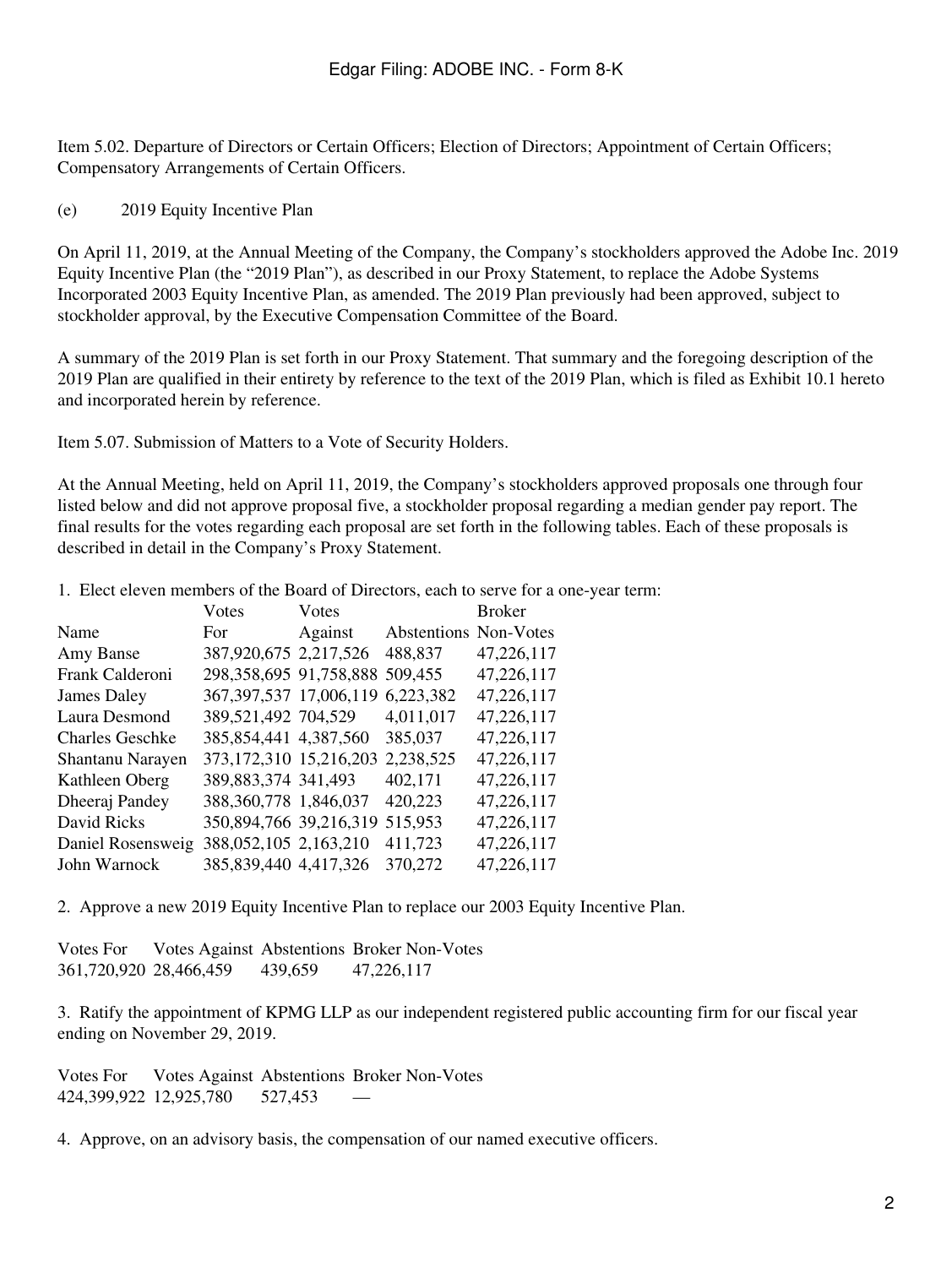Votes For Votes Against Abstentions Broker Non-Votes 365,644,901 24,243,840 738,297 47,226,117 365,644,901 24,243,840

1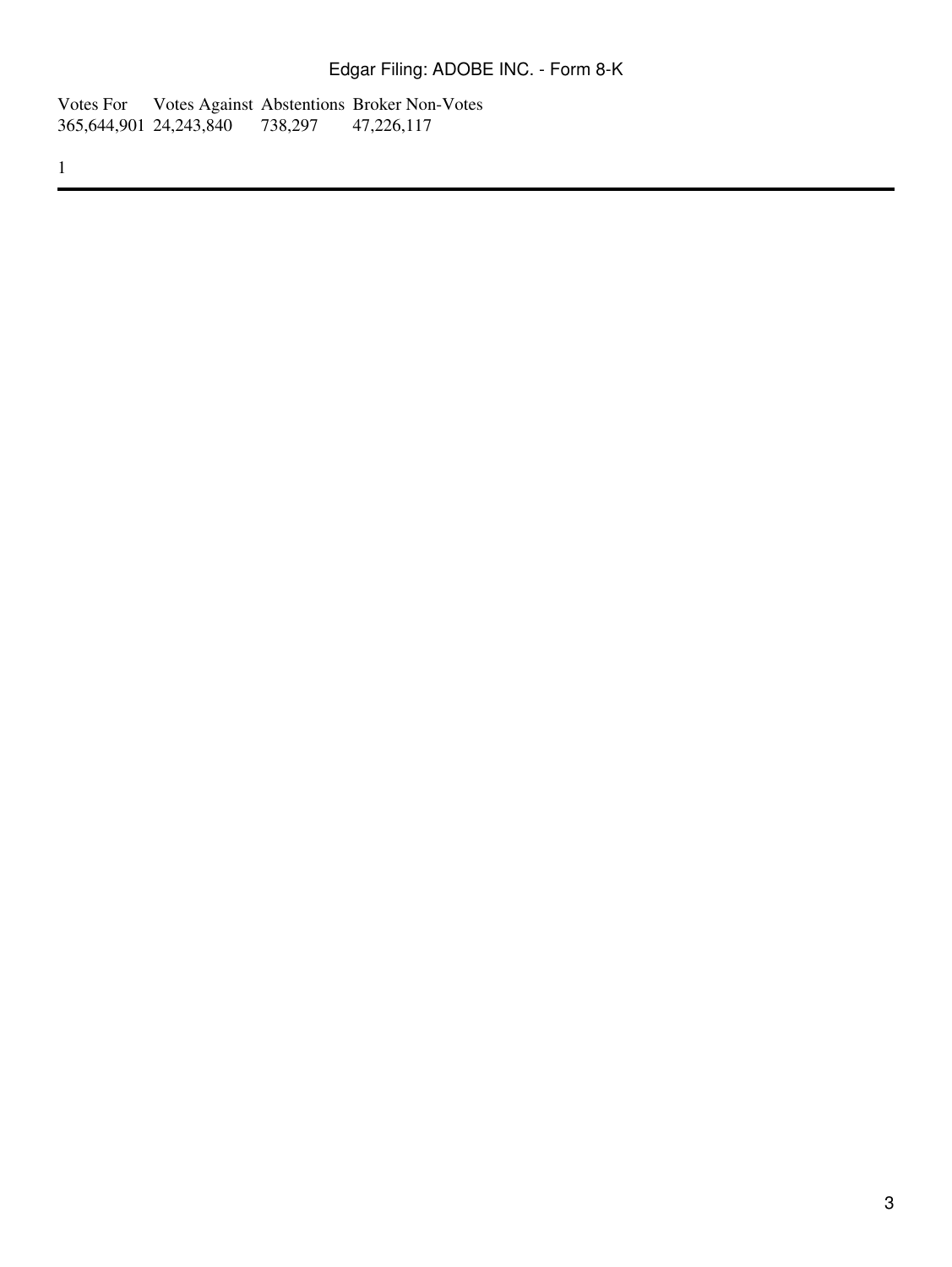5. Consider and vote upon a stockholder proposal regarding a median gender pay report.

Votes For Votes Against Abstentions Broker Non-Votes 125,585,458 251,533,314 13,508,266 47,226,117

Item 9.01. Financial Statements and Exhibits.

| (d)  | Exhibits                              |                                                                |  |   |
|------|---------------------------------------|----------------------------------------------------------------|--|---|
|      |                                       | Incorporated by Reference**                                    |  |   |
|      | Exhibit<br>Number Exhibit Description | Form Filing Date Exhibit Number SEC File No. Filed<br>Herewith |  |   |
| 10.1 | <b>2019 Equity Incentive Plan</b>     |                                                                |  | X |
|      |                                       |                                                                |  |   |

2